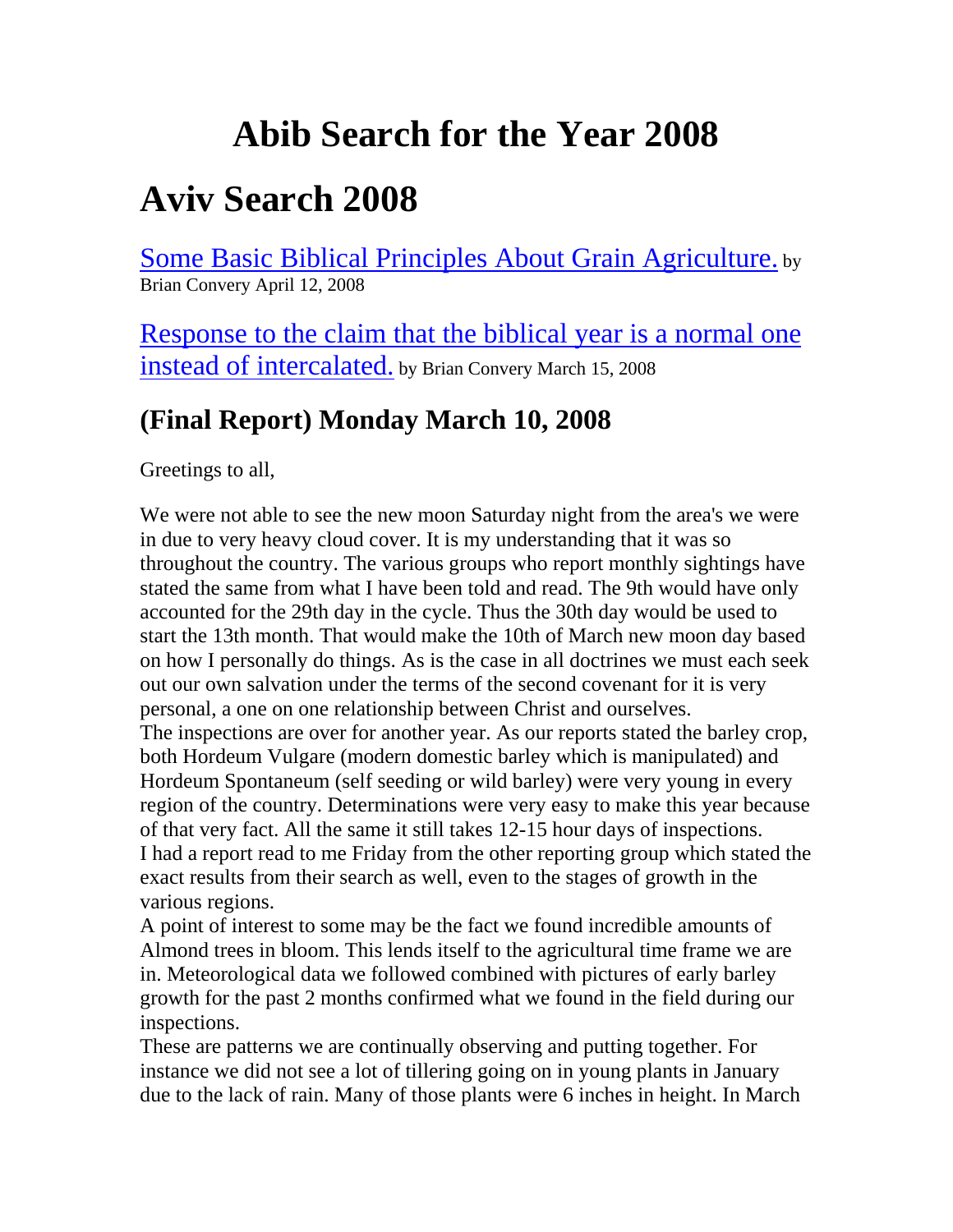many tillers and large root balls where the norm due to the moisture from the rain and snow received in late January and February. Most of you are aware that this is stage 2 on Zadoks scale. This takes place in all its forms generally anywhere from 14 to 25 days. Tillering is greatly affected by the moisture content in the soil. With the extreme changes in the weather from the end of the 3rd week in January and most of February, growth slowed dramatically. Thus the barley crop is very immature.

As we reported the most advanced barley we found were sparatic stalks near the Jordan River. As well they were right along the road. A few were in the very early "worm" stage. Under very good conditions these individual stalks would be aviv on their own in 25 to 30 days. Almost all barley had not even passed the flowering stage. Keep in mind the commonly accepted growth time for healthy barley through all its various stages to being mature on its own for harvest is 85 to 95 days weather related.

Sunday April 27 is going to be Wavesheaf Day. That is 7 weeks from now. There will be fields not rock outcroppings of standing "aviv" barley in the 3 grain growing agricultural regions of Israel. The majority of the harvest will probably take place during the second to fourth week of that 7 week count to Pentecost or the feast of Weeks. We will keep an eye on its progress in an effort to accumulate relevant data for future use. Another point of interest is that the wheat crop is much more advanced than the barley in many locations. One of the reasons that altered wheat is no indicator of the biblical timing of the new year in this day and age. We are already planning next years trip to inspect the crop growth. We will be in Israel the week of March 22, 2009. The end of the 12th lunar month should be Friday March 27th 2009 at sunset. The new moon will be easily seen at that time if there is not cloud cover. That will be a very good year to see samples of early barley in all the final stages of growth in many area's of the country.

My family and I will be using the following dates for the appointed times in 2008 with the caviot taken as to the actual new moon sightings.

The new moon on Monday April, 7th after sunset should be easily seen if there is no cloud cover. Be mindful this will be the 29th day based on the negative sighting reports for March this year. So it is important we see the April reports from Israel if in fact you yourself go by this standard.

All dates start from sunset on the previous Gregorian Calendar day.

First day of the year: Tuesday, April 8 Passover: Monday, April 21 1st day of UB: Tuesday, April 22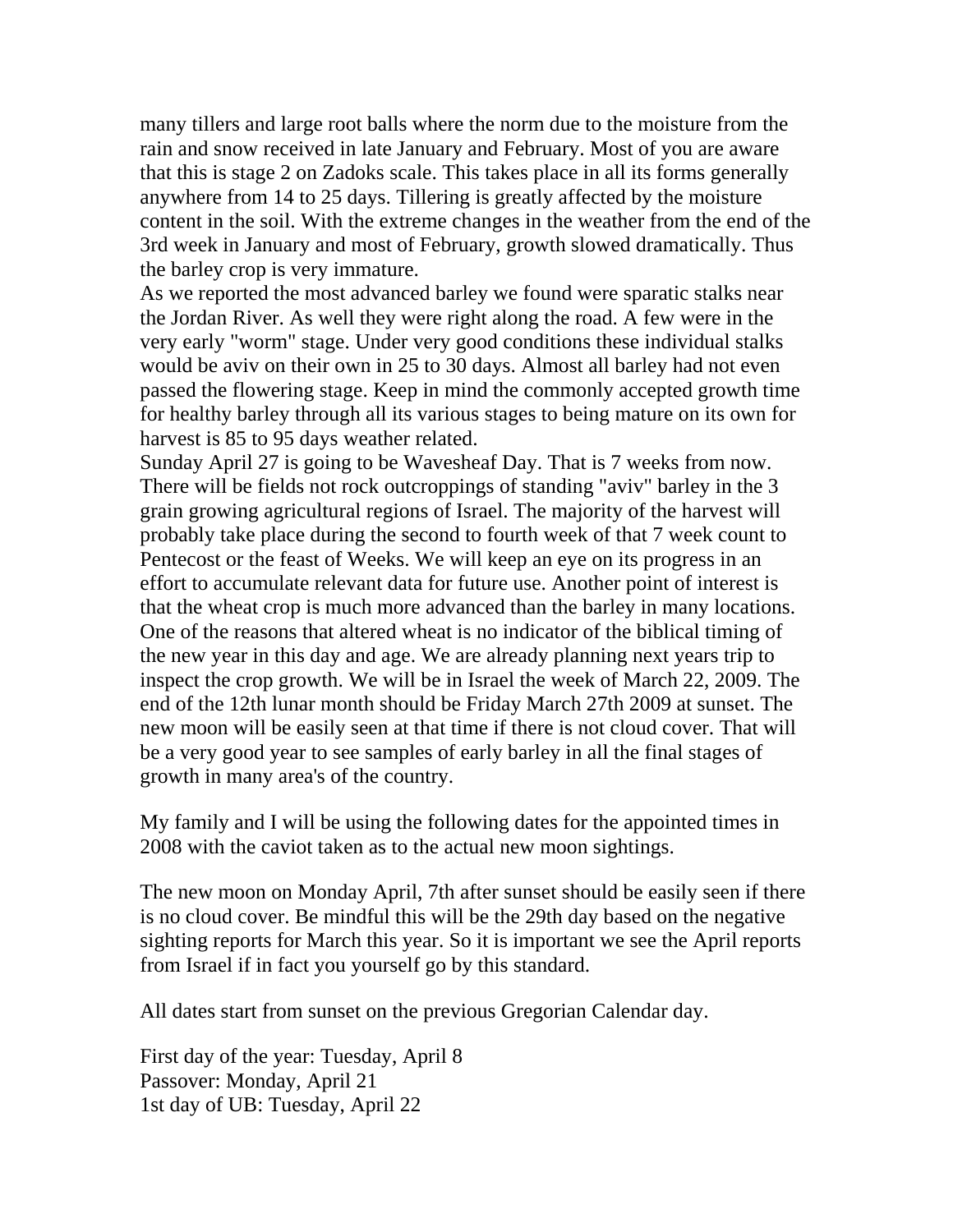Wavesheaf Day: Sunday, April 27 Last day of UB: Monday, April 28 Pentecost: Sunday, June 15

The 7th month should begin after sunset on Wednesday October 1 for the new moon should be easily visible in Israel if there is no cloud cover. At this point we do not know whether it will be the 29th or 30th day. All days start from the sunset on the previous Gregorian Calendar day.

Trumpets: Thursday, October 2 Atonement: Sabbath, October 11 FOT: Thursday, October 16 through 22 LGD: Thursday, October 23

Once again thank you for your prayers for the success of the inspections and the safe travel of the inspectors. We hope you have a wonderful and peaceful time rejoicing before our Creator at the appointed times.

Brian

#### **(Day 3) Wednesday, March 5, 2008**

It was a beautiful sunny day in Israel today and we covered alot of miles of ground. Our inspections started in the Jordan Valley, north of Jericho. We traveled some of our normal route (90) and some roads located east of it, closer to the Jordan River itself.

As has been the case the past two days, we encountered very young barley. Our inspections took us north of Beit She`an, to the upper heights of the Golan. We covered the Gilboa Mountains and Jezreel Valley, as well as the coastal areas north to Ra`anana.

The most advanced barley we found today would be the early stages of milk development, being #7 as figured by the Zadok scale.

Nothing we have inspected comes close to the minimum standard of Leviticus 2:14 for a first fruits grain offering. Our next report will be following our looking for the New Moon at the close of Sabbath, on Saturday evening, March 8th.

We have concluded the field inspection portion of the trip, unless anyone has a special request for us to look at some specific fields.

Thanks for your prayers.

Rick Andrews, Brian Hoeck, Zach Boettner, and Brian Convery